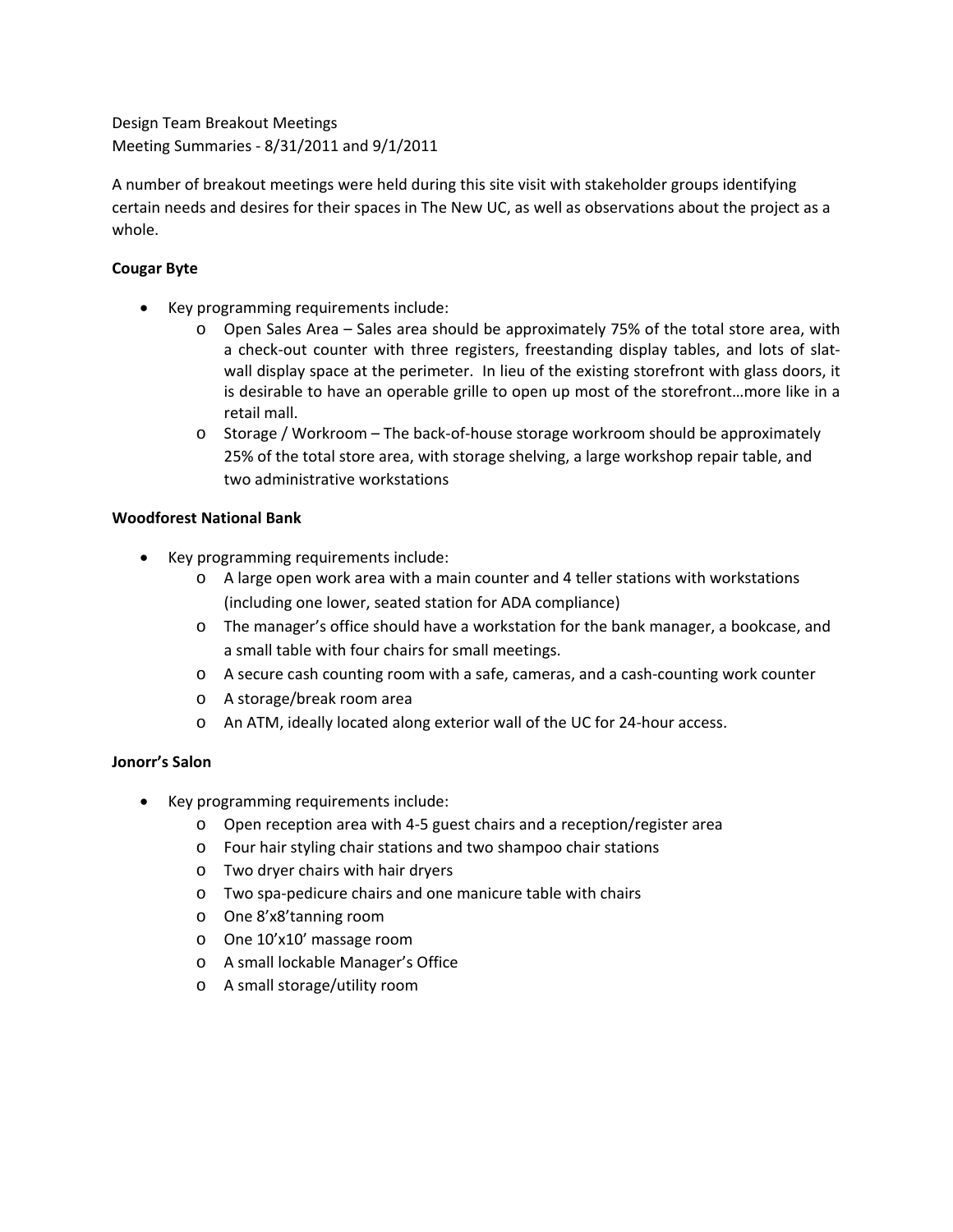### **Meeting and Event Space Users**

- The following were comments related to the Houston Room
	- o The existing movable partitions are not sound‐tight, and need better soundproofing
	- o The projection booth should maintain current digital projector equipment, but the 35mm film projector should be moved to the theater space
	- o Overhead rigging bars and
	- o More outlets are needed throughout the room to support larger "exhibit hall" events as well as performers at the front stage of the UC
- The following were comments related to a multipurpose large event space like the Cougar Den
	- o The room should be divisible by two
	- o There should be one digital projector installed for each half of the room
	- o The room should be equipped with a demountable stage to allow for
- The following were comments related to the new cinema/auditorium space
	- o There should be largely fixed seating with some movable seating to accommodate different kinds of events.
	- o The stage platform (20x30) should have the ability to add demountable expansions which will push the stage out toward the audience for events like fashion shows and step shows.
	- o The audio system should support both live performances and Dolby Digital Surround for movies
	- o A fixed commercial movie screen should be mounted to the rear wall.
- The following were comments related to the pre‐function areas in the building
	- o Pre‐function areas (e.g. Governor's Hall) should have usable lounge seating, internet access, and a large number of duplex outlets.
- The following were comments related to the general use meeting rooms
	- o All of these rooms should have basic AV capabilities (e.g. built in projectors and screen, wi‐fi).
	- o Additionally, at least one should have digital teleconferencing ability.

#### **Information Center**

- The new centralized information center will be the front service counter for visitors seeking information about the University Center and/or the University as a whole.
- It will also house the Customer Relations Manager
- The programmatic needs are as follows:
	- o A small public service counter with two attendant stations
	- o A small storage closet for printed materials
	- o Two small offices located behind the front counter
- The following services will be provided by the Information Center
	- o General event information, campus maps, directions, and so on
	- o Courtesy phone for public use
	- o Portable safe and storage for lost‐and‐found items
	- o Emergency command center and fire panel for use during emergencies